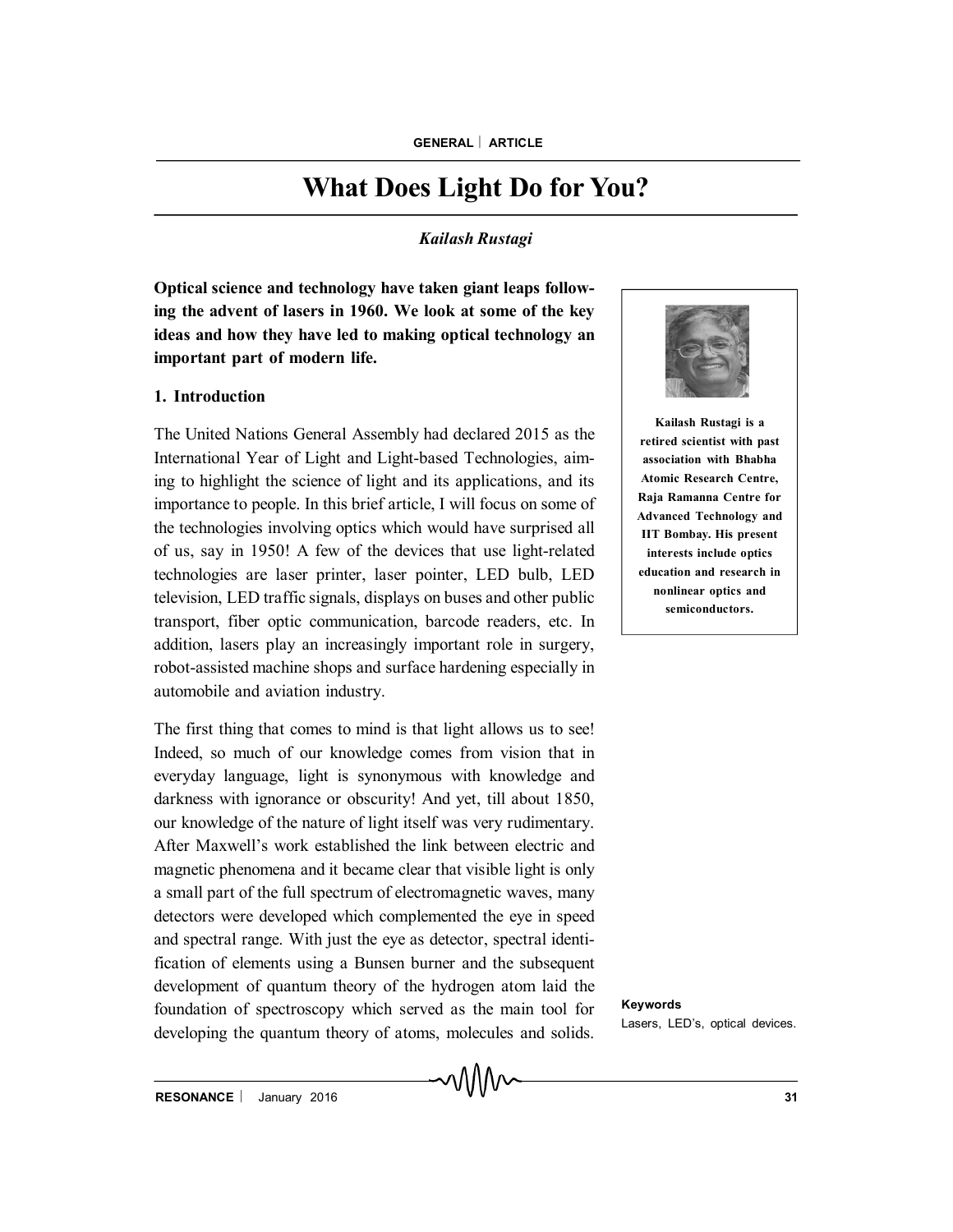Optics is a core technology that allows us to watch videos on the cell phone, enables the surgeon to stitch back a detached retina, allows scientists to probe matter at the lowest as well as the highest temperatures, enables us to probe the composition of distant stars, plays an important role in automobile manufacturing.

The theory of light itself was somewhat stuck and all kinds of hand-waving arguments were common while teaching coherence properties of light and whether light was in the form of waves or particles. See [1] for interesting discussions of this. It is now clear that the main reason for this was that the light sources and measurement techniques were too crude to get experimental answers to the most interesting questions. All this changed with the advent of lasers. In the last 30 years or so, many path-breaking experiments have not only established the quantum description of light, they have shifted the discourse on the foundations of quantum mechanics from thought experiments to real experiments. Today, optics is a core technology that allows us to watch videos on the cell phone, enables the surgeon to stitch back a detached retina, allows scientists to probe matter at the lowest as well as the highest temperatures, enables us to probe the composition of distant stars, plays an important role in automobile manufacturing and provides convenient record keeping in the form of CD/DVDs. The list is never ending and sometimes we hear statements like 'the 21st century is the century of light'. In reality, as we shall see, different electronic and photonic technologies do not compete with each other as much as they complement! We will first briefly describe some of the main ideas that have made it possible and then give some glimpses of what is already available and might become possible soon!

# **2. The Laser**

The first important invention was that of the LASER (Light Amplification by Stimulated Emission of Radiation). It is well known that stimulated emission, first postulated by Einstein, implied the possibility of amplification in a medium that has higher population in an upper energy level compared to that in a lower level. Equally important is the fact that it is the resonator, i.e., the arrangement of optical components to provide feedback, which provides great control on the properties of emitted light. To see how this works, consider a common laser consisting of a medium with inverted population, and therefore gain, placed in a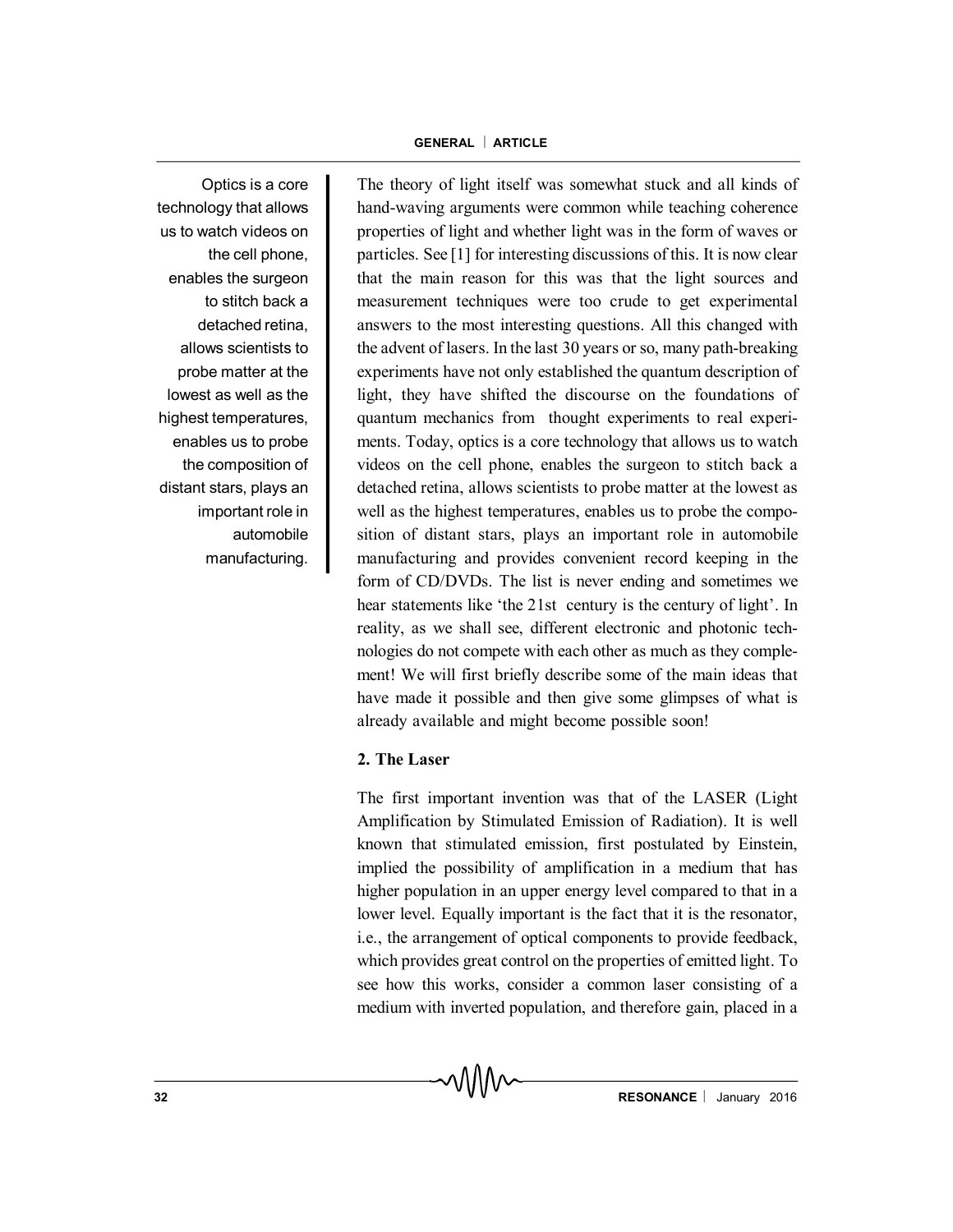

Fabry–Perot Resonator formed by two plane parallel mirrors (*Figure* 1). Let us see how this can be used to control light emission from the laser.

The aperture over which gain is available is limited by the transverse size of the gain medium  $-$  a laser rod for solid-state lasers or a discharge tube for the gas laser or the junction region in a diode laser. A light beam will diffract as it travels, like any finite-size beam of light. On reflection from the plane mirror, it will diverge even more. A part of the reflected light will not enter the gain region and thus takes no further part. This selective directional feedback provides the directional control of the laser emission. To reduce the diffraction loss<sup>1</sup>, the mirrors used are generally spherical mirrors. The curvature of the two mirrors and the distance between them determines the net diffraction loss as well as the beam diameter. Only some transverse field distributions, called resonator modes, reproduce themselves on successive reflections.

Moreover, in order that fields from successive reflections add up, round-trip phase should be an integral multiple of  $2\pi$ . The frequencies at which this happens are called longitudinal mode frequencies. The frequency separation between two adjacent longitudinal modes is given by  $\Delta v = c/2l$ , where *l* is the optical length (product of physical length and refractive index) of the resonator. For an optical length of 1m,  $\Delta v$  is 150 MHz. The width of the resonator modes depends on the mirror reflectivities and the stability of the distance between the two mirrors. In short, transverse modes determine the field profile and the longitudinal modes the spectral content of the laser. By adding fields of many

**Figure 1.** The schematic arrangement of a typical laser. Medium with gain is a medium that is pumped, i.e., supplied energy from outside to create a higher population in a state with higher energy. Such a medium is said to have an inverted population, since the Boltzmann law says that in thermal equilibrium, the probability of occupation decreases exponentially with increasing energy.

<sup>1</sup> In the ray picture, the job of a resonator is to provide feedback. On reflection by a plane mirror, only rays normal to the mirror retrace their paths and thus remain in the resonator, while a ray incident at any other angle will go out of the resonator after some reflections and is thus lost. In terms of wavefronts, a convex outward or diverging wave diverges further on reflection by a plane mirror and thus part of this beam will go out of the resonator which is called 'diffraction loss'. If a suitable concave mirror is used, diffraction loss can be minimized.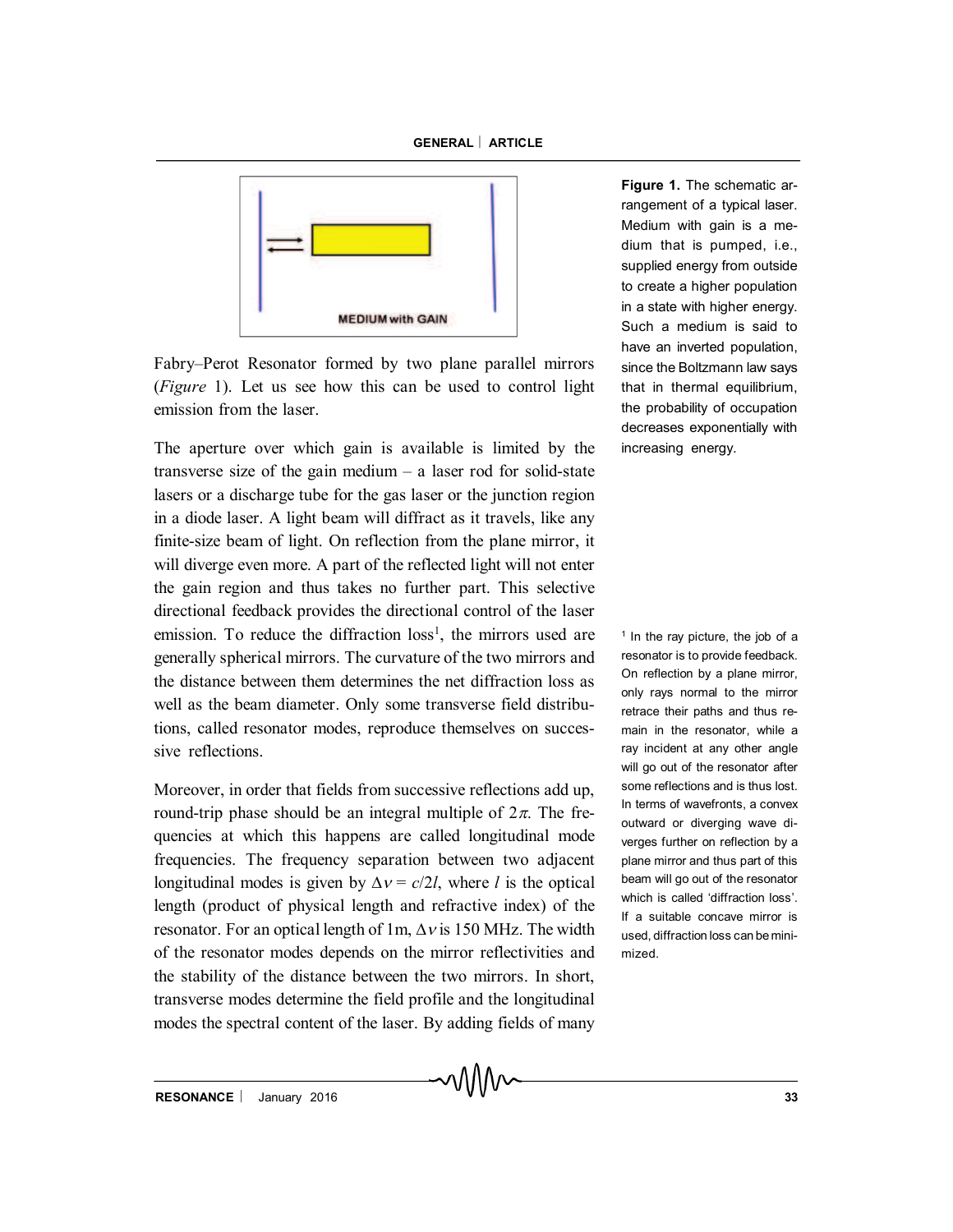modes in phase, ultra-short pulses as short as a few fs in duration are produced.

There are many obvious and widespread applications of lasers because they provide a directional beam of light so a good fraction of light can be made to reach a long distance. This is widely exploited in civil engineering applications for alignment, especially when long distances are involved. For example, an He–Ne laser was already used to align the vacuum tube of the Stanford Linear Accelerator in 1968. One spectacular case is the measurement of continental drift by measuring the time taken by a laser to travel to and from the moon! The laser rangefinder works on the same principle and rangefinders are now commonly used to estimate the distance of a target. An important application based on analysing the spectral content and the time delay of a back-scattered laser pulse is the laser radar also known as LI-DAR<sup>2,3</sup> (an acronym for LIght Detection And Ranging).

### **3. Low-Loss Optical Fiber**

The second great idea for applications of light was the discovery by Kao and Hockham that the intrinsic optical loss in silica glass can be very small – much smaller than in the samples they had and, in fact, much smaller than that in air! This was soon realized experimentally in the Corning labs and thus began the saga of optical fiber communication over long distances (*Figure* 2). See [2] for a fuller account. Optical fiber communication has come a long way. Currently, the emphasis is on increasing the datacarrying capacity of existing low-loss optical fiber networks. Other uses of optical fibers have kept pace, some of which we discuss later.



<sup>2</sup> Nimmi Sharma, Laser radar: A technique for studying the atmosphere, *Resonance,* Vol.16, No.1, 2011.

<sup>3</sup> S Veerabuthiran, Exploring the atmosphere with lidars – Basics and applications, *Resonance,* Vol.8, No.4, 2003.

**Figure 2**. A laser bouncing down an acrylic rod, illustrating the total internal reflection of light in a multi-mode optical fiber.

Courtesy: Timwether on www. wikipedia.com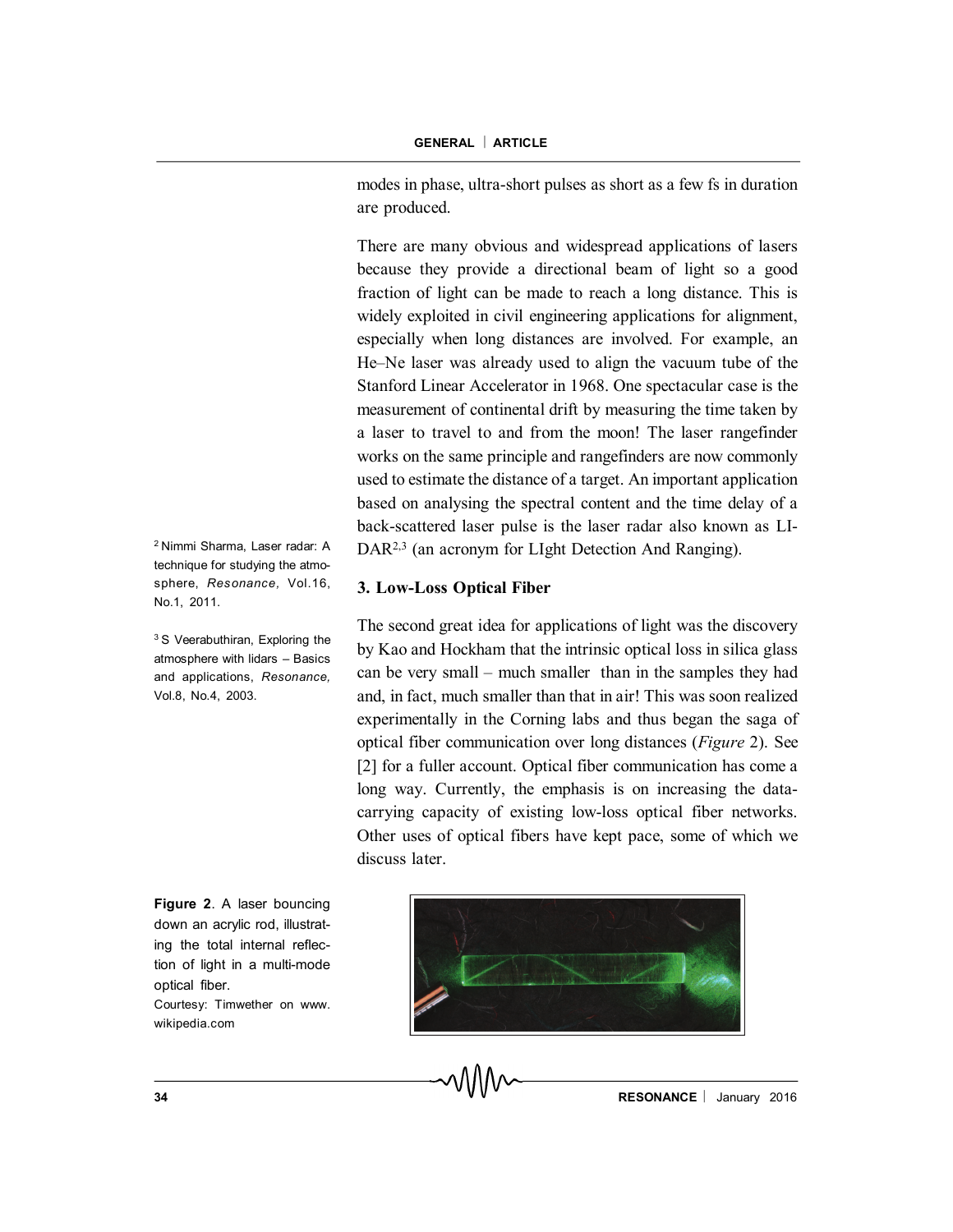#### **4. Light–Matter Interaction and Nonlinear Optics**

All optical devices need some interaction between light and matter. The availability of controlled sources in the form of lasers has greatly enhanced our understanding of this interaction. A simple semi-classical treatment describing light by a classical electromagnetic field, and matter by atoms with quantized levels is useful.

Perturbed by an oscillating electric field, Re(*Ee<sup>-iot*</sup>), a neutral atom acquires an electric dipole. These dipoles oscillate and radiate. At a plane interface between a homogenous medium and vacuum, one finds that this radiation adds to the incident light ray to give the reflected and refracted rays. In a homogenous medium, the dipoles are most conveniently described in terms of polarization, **P**, the dipole moment per unit volume. In a first approximation, it suffices to assume that induced dipole strength is proportional to the field. Then the reflected and refracted waves also have the same frequency as the incident wave. In reality, there are higher order corrections and one can write:

$$
\mathbf{P} = \mathbf{P}^{(1)} + \mathbf{P}^{(2)} + \mathbf{P}^{(3)} + \dots,
$$

where  $P^{(1)}$  is proportional to the field  $E$  and has the same time dependence, i.e., it oscillates at the same frequency.  $P^{(2)}$  is proportional to  $EE$  and will oscillate at  $2\omega$  and have a zero frequency component, i.e., a DC polarization. This would result in a reflected and refracted wave at frequency  $2\omega$ . Similarly, the third order term will produce third harmonic radiation and also make the refractive index dependent on the light intensity. Thus, we see that including these additional contributions in the polarization produces new phenomena, here frequency multiplication and rectification as well as an intensity-dependent refractive index. In short, *higher order terms are important because even when they are very small in magnitude they make qualitatively new phenomena possible.* Nonlinearities make qualitative changes to the behavior of optical waves.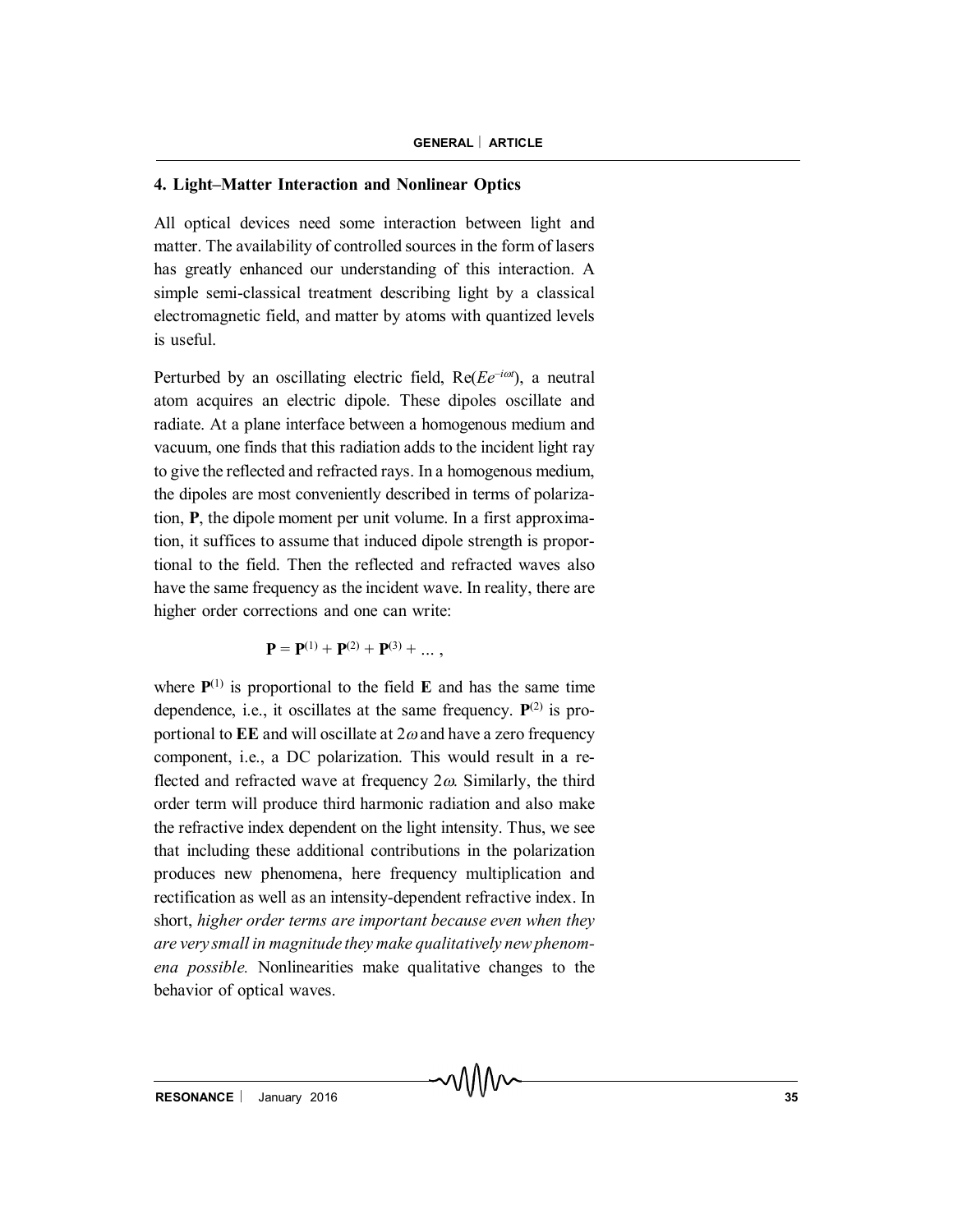Considering the small magnitude of nonlinear polarizations, it may seem surprising that a large fraction (theoretically, all) of the power in a laser can be converted to its 2nd harmonic.

> Why were such effects not observed before the advent of lasers? And, what determines their impact?

<sup>4</sup> As in a fiber, an optical wave can be confined in any material if it is surrounded by a material of lower refractive index.

Considering the small magnitude of nonlinear polarizations, it may seem surprising that a large fraction (theoretically, all) of the power in a laser can be converted to its 2nd harmonic. For example, the world's most powerful laser at the National Ignition Facility, USA efficiently converts its fundamental beam of wavelength 1053nm in the near infrared to its 3rd harmonic in the ultraviolet region in two steps  $(\omega + \omega \rightarrow 2\omega$  and  $2\omega + \omega \rightarrow 3\omega$ ). Peak power conversion efficiency exceeding 80% has been seen for flat-top laser pulses [3].

# **5. Frequency Conversion**

This kind of nonlinearity has one important application. By nonlinear optical frequency conversion, one can generate coherent sources at all frequencies in the mid-infrared to deep UV. Two questions arise naturally. Why were such effects not observed before the advent of lasers? And, what determines their impact? It is often said that nonlinear effects in optics occur only at high intensities which became available with lasers. This is only partly true. Indeed, high intensity or field amplitude helps in observation of nonlinear optical effects but there is no lower threshold in intensity below which no nonlinear phenomena would occur. In fact, many successful frequency conversion devices already exist which work with relatively low power semiconductor diode lasers. For second harmonic generation from such a laser, all one needs is a long interaction length and a small beam diameter. But if the focal spot (i.e., the minimum diameter of a focused laser beam) is small, an optical beam would diverge rapidly which effectively reduces the interaction length. The trick is to use guided wave<sup>4</sup> propagation to avoid divergence of the beam. The development of highly efficient nonlinear frequency conversion devices has made it possible to make widely tunable coherent optical sources starting from a single efficient laser type. Such sources are indeed available commercially.

However, nonlinear effects in optical fibers cause problems for long-distance propagation of signals. This is because interaction lengths in optical fibers are very large, even small interactions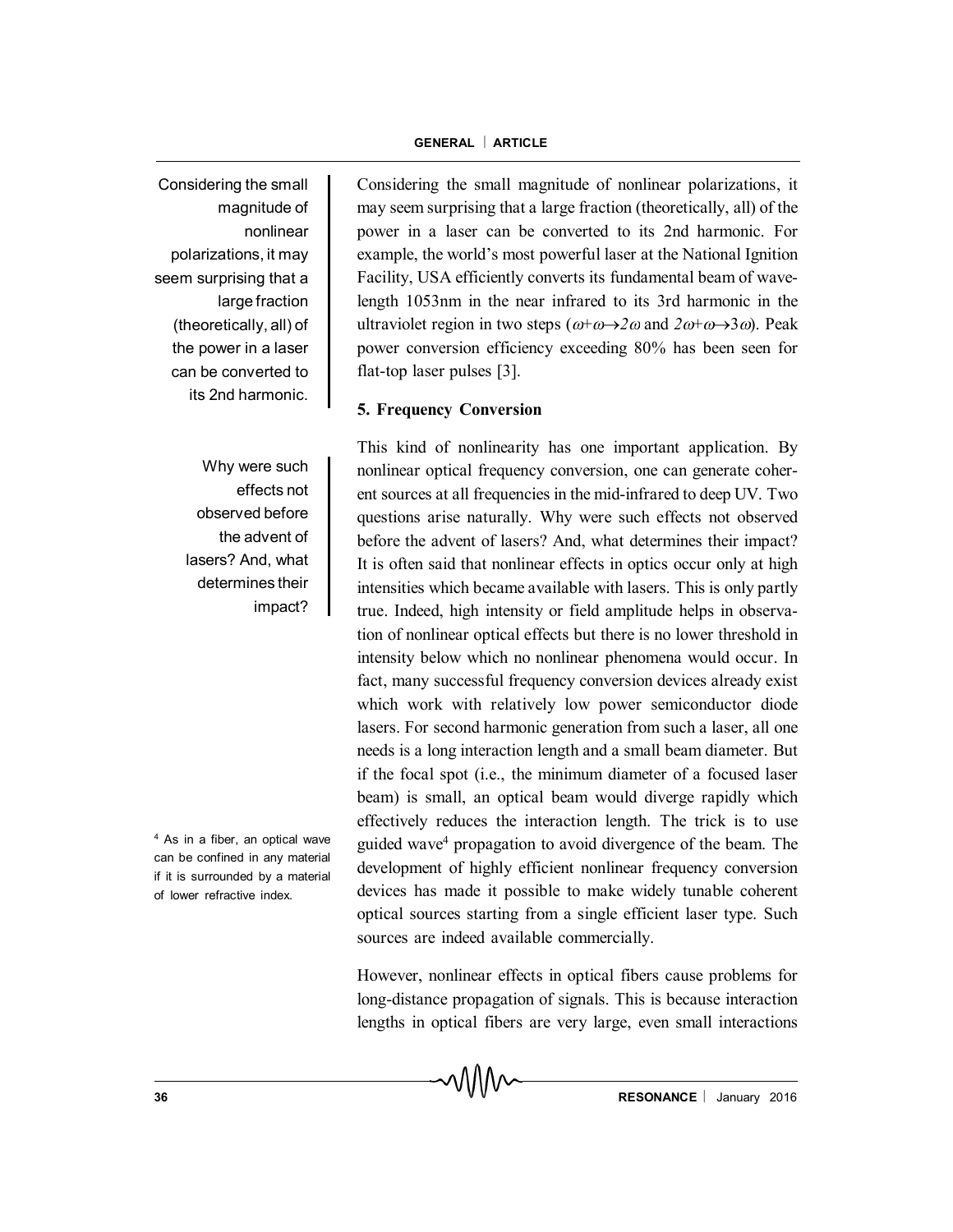between different frequency components can cause significant distortions of the signal.

# **6. Optical Bistability**

As an example of a surprisingly simple and yet dramatic effect of intensity de-

pendent refractive index, consider two materials with refractive indices,  $n_1$  and  $n_2$ , with a light ray incident as shown in *Figure* 3.

Now if  $n_1 > n_2$ , and the angle of incidence is more than the critical angle, there is total internal reflection and if  $n_1 = n_2$ , there is complete transmission. Now imagine that the second medium has a refractive index that increases slightly with increasing intensity. Then the reflectivity will depend on intensity and a simple analysis shows that it will have two possible values for a range of input intensities. Theoretically predicted by Kaplan, it was indeed observed by Smith *et al* long ago [4, 5]. Such optical bistability occurs in many systems and gave rise to the hope that one could construct all-optical computers. *Table* 1 shows the comparative advantages of electrons versus photons for computing.

**Figure 3.** Total internal reflection can change into total transmission at some intensity if the refractive index  $n<sub>2</sub>$ increases with intensity. Recall that even when light undergoes total reflection at an interface, there is an evanescent wave in the rarer medium.

**Table 1**. Comparative properties of electrons and photons for information technology.

|                                    | <b>Electrons</b>                   | <b>Photons</b>                                                                                                          |
|------------------------------------|------------------------------------|-------------------------------------------------------------------------------------------------------------------------|
| Carry information<br><b>TRAVEL</b> | $**$                               | *** (Optical fibers are<br>practically lossless;<br>free space propagation<br>allows massively<br>parallel connections) |
| Store information                  | ***                                | ***                                                                                                                     |
| <b>MEMORIES</b>                    | (Flash memories!)                  | (CD/DVD/                                                                                                                |
|                                    |                                    | Holographic memories?)                                                                                                  |
| Analyze information                | ***                                | *                                                                                                                       |
| LOGIC                              | (IC density always<br>increasing!) | (Can be fast but)<br>integration?)                                                                                      |

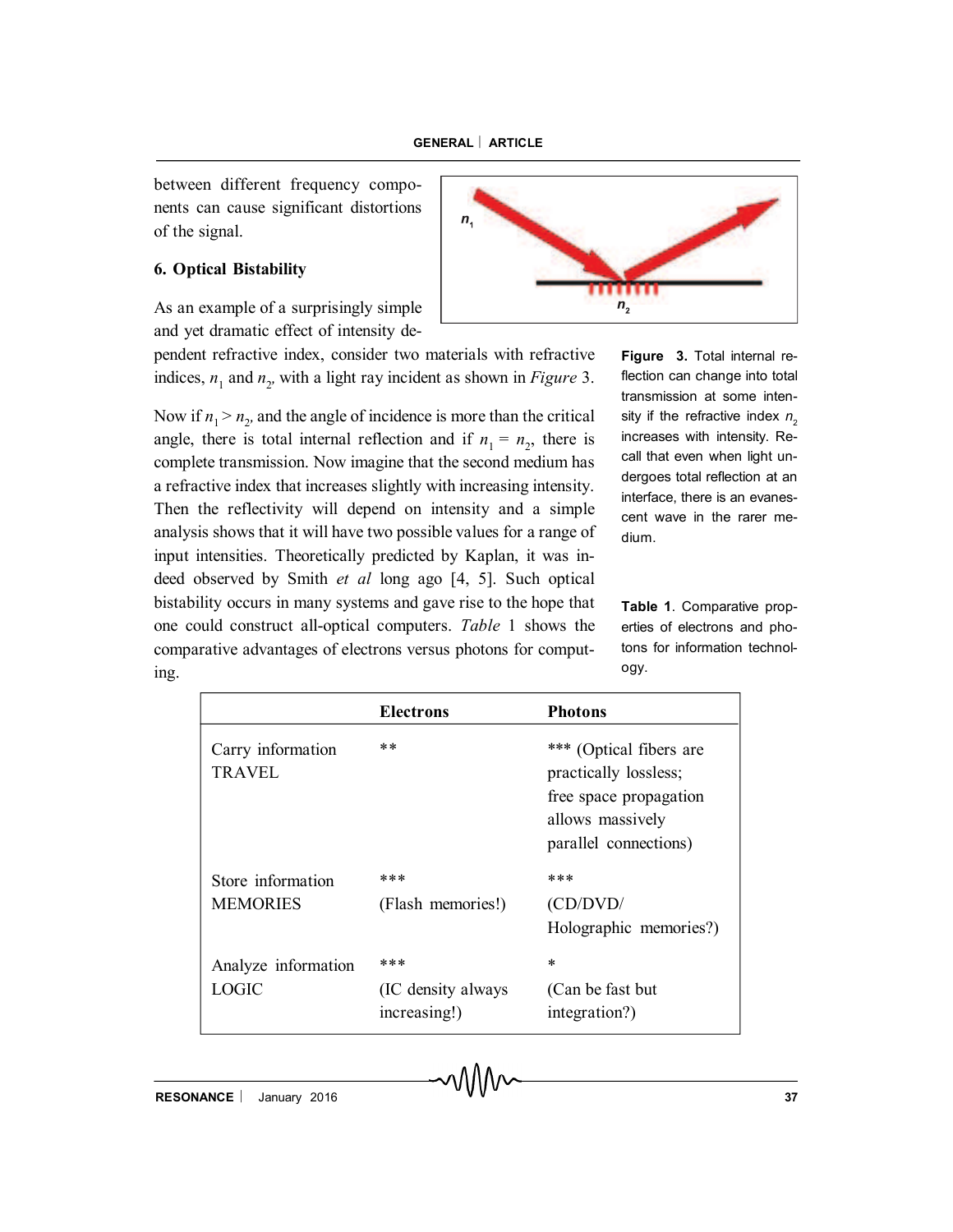Technology that would enable us to do with photons what electrons do in electronics was given the name *photonics*. Later the word 'photonics' came to be associated with all technologies and techniques involving photons! To get back to the story of optical computing, all-optical computers are still rudimentary but optical technologies do play an increasingly important role in information technology!

### **7. Nonlinear Optical Spectroscopy**

Most of our knowledge of energy levels of atoms, molecules and solids comes from spectroscopy. The two basic processes commonly used are the optical absorption and the Raman process called the inelastic scattering of light. Nonlinear response has given rise to a large number of spectroscopic techniques greatly enhancing the kind of samples one can investigate.

Just as resonances in the linear response  $(P<sup>(1)</sup>)$  give information about possible excited state energies, resonances in nonlinear response  $(\mathbf{P}^{(2)}$  and  $\mathbf{P}^{(3)}$ , etc.) provide additional information. This has now become a very important tool to obtain information not accessible in linear or usual spectroscopy. For example, coherent anti-Stokes Raman scattering gives information about the combustion processes, and has been a major source of information about the decay processes of vibrational excitation in molecules and crystals. Second order processes are sensitive to the surface conditions and are now a major tool to study chemical reactions on surfaces.

The two basic processes commonly used are the optical absorption and the Raman process called the inelastic scattering of light.

In 1957, Feynman, Vernon and Hellwarth [6] had shown that the interaction between coherent monochromatic waves and a quantum system at resonance (photon energy close to energy required to excite the atom) is described by an equation of the same form as the Bloch equation used to describe a magnetic dipole precessing in a magnetic field. With the availability of tunable lasers, it became possible to excite an atom in a linear superposition of two states and probe it before it lost its coherence by collision or spontaneous decay. As discussed in the *Resonance* article on the 2012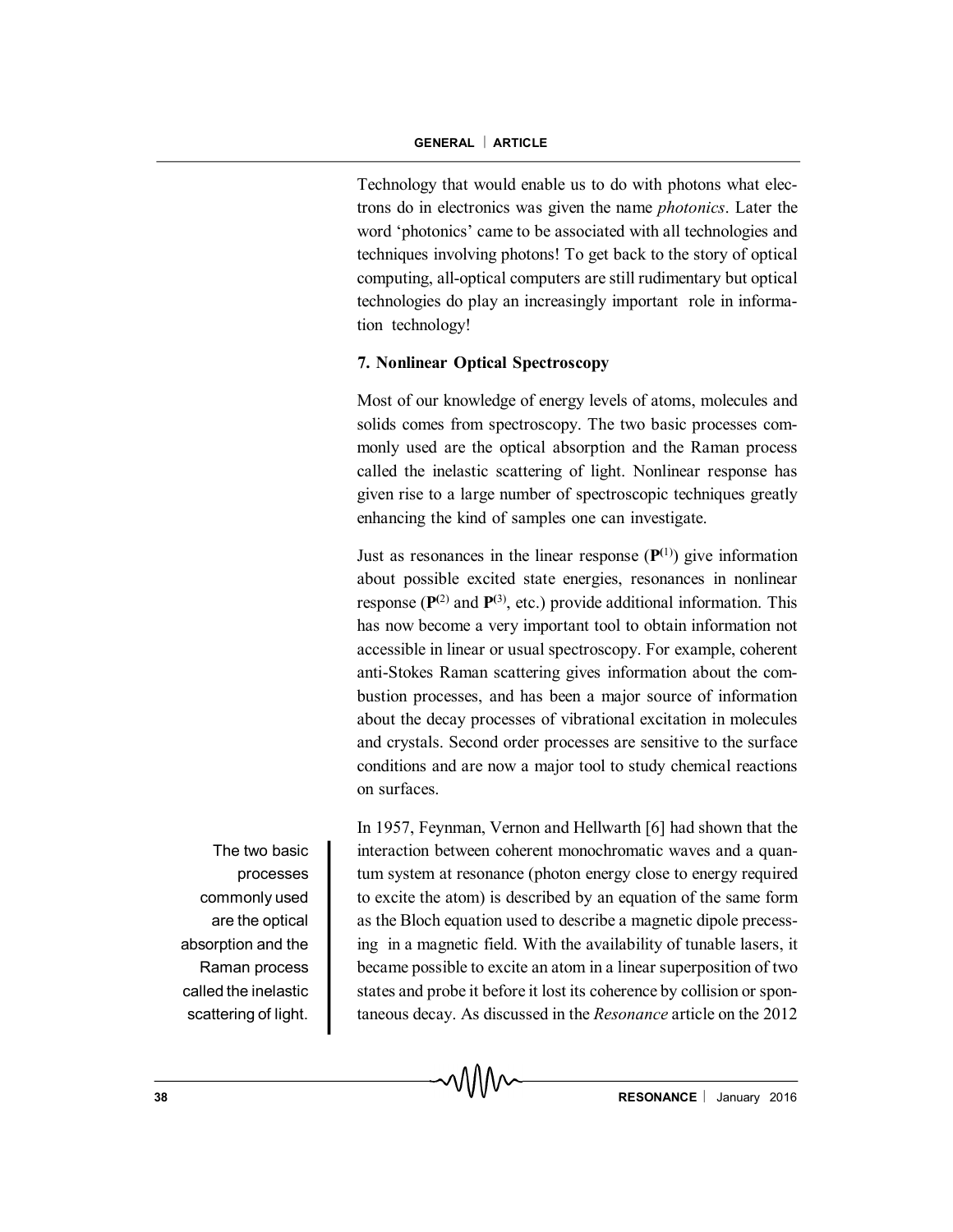Nobel Prize in Physics, coherent excitations in trapped ions are an exciting prospect for experiments on quantum computing [7].

# **8. Ultrashort Pulses – Extreme High Intensities and the Frequency Comb**

If we have a broadband laser and it lases at a large number of longitudinal modes, the frequency spectrum will look like that shown in *Figure* 4. If all these modes are forced to lase in phase, the laser will emit a series of pulses with pulse duration inversely proportional to the total bandwidth and the time interval between the pulses determined by the distance between the two mirrors.

These ultrashort pulses, sometimes as narrow as a few fs, have revolutionized the study of time evolution of many chemical and biological processes (see, e.g., Nobel Lecture by Zewail). Surprisingly, they also made it possible to use the frequency comb<sup>5</sup> to measure the frequency of light directly. (See Nobel Lectures by Hänsch and Hall). The focused-amplified short pulses provide extremely high fields, some million times larger than the field that binds electrons in an atom. This has enabled the production and investigation of star-like plasmas in the lab.

# **9. Applications**

High intensity lasers have many industrial applications. A relatively moderate high power  $\mathrm{CO}_2$  laser can easily cut a metal sheet several mm thick. Since a laser can be maneuvered by a mirror, this is a very versatile cutting tool, tailormade for automation. Diode lasers for similar work are even more compact! At a much lower power scale, lasers are used for cutting plastics, leather and even textiles into various shapes with great precision and speed. The precision and control is also handy in making it a very exciting surgical tool which also can deliver energy to many parts of body through an optical fiber.

<sup>5</sup> Vasant Natarajan and N Mukunda, The 2005 Nobel Prize in Physics: Optics, *Resonance*, Vol.11, No.5, 2006.

**Figure 4.** The spectrum emitted by a broadband laser consistsof acombofequallyspaced longitudinal modes. The frequency interval between adjacent modes is *c* / 2*L*, where *L* is the optical path between the two mirrors.

#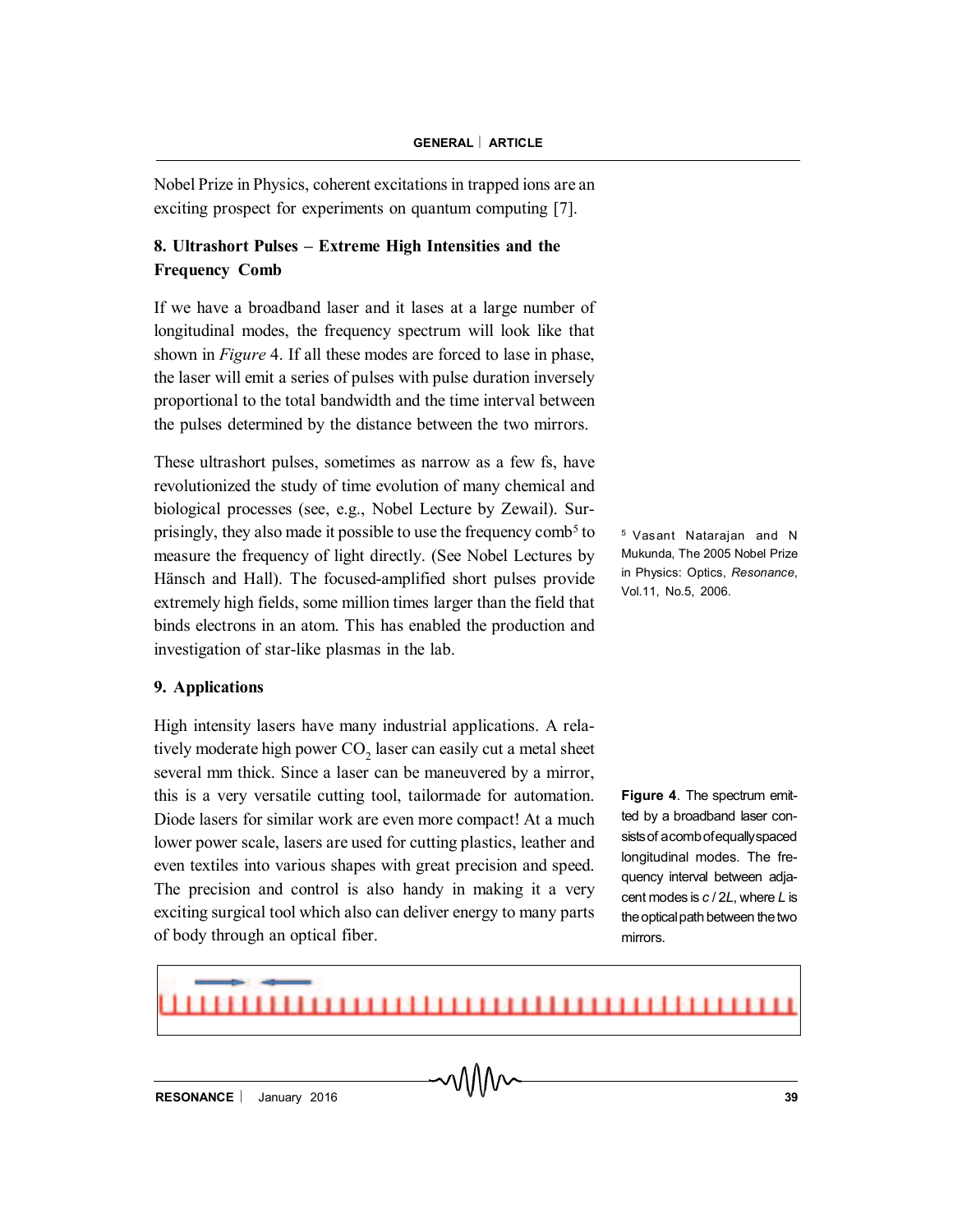

**Figure 5**. An early version of the OLED. Courtesy: www.wikipedia.com

<sup>6</sup> S Ramasesha, Lighting the world with molecules, *Resonance,* Vol.14, No.8, 2009.

<sup>7</sup> Kota V R M Murali, Vinayak Bharat Naik and Deepanjan Datta, Gallium-Nitride-Based Light-Emitting Diodes: 2014 Nobel Prize in Physics, *Resonance,* Vol.20, No.7, 2015.

<sup>8</sup> Vasant Natarajan, The 2009 Nobel Prize in Physics: Honoring achievements in optics that have changed modern life, *Resonance*, Vol.15, No.8, 2010.

The laser is not the only modern light source! Light emitting diodes $6,7$  are perhaps even more ubiquitous (*Figure* 5). The high efficiency of LEDs has obvious implications. An LED bulb is about twice as efficient as a compact fluorescent lamp. Even if only streetlights are replaced by LED lights, it would result in a substantial saving! Add to this the fact that an LED light has a much longer life implying savings in cost of labor and waste disposal. In many of the

applications listed in the Introduction, it is indeed the LED source or a diode laser that is used.

Imaging is a very important application of light and has made great progress in the last few decades. The development of CCD cameras<sup>8</sup> and advanced optical cameras have not only changed photography and videography, it has also revolutionized the way astronomy is done. Since CCD camera images are digital, remote observatories can be operated from any lab or even home!

Compared to X-rays, far infrared or THz light is harmless to health. Because it is also not absorbed significantly by clothing or biological tissue, it has a great promise in screening of hidden weapons and other contraband in airports and elsewhere.

One limitation widely believed till some time ago was that optical image resolution is limited to a size of the order of a wavelength. However, near-field imaging allows optical resolution up to 3 nm or even better in practical systems. This is made possible by designing scanning probes which can deliver much larger photon fluxes in apertures much smaller than a wavelength. (See Nobel Lecture by Betzig for more details.)

Finally, I should add that many important applications of light are unfortunately skipped in this article, the most important ones being in chemistry, medicine and biology and in making more efficient solar cells.